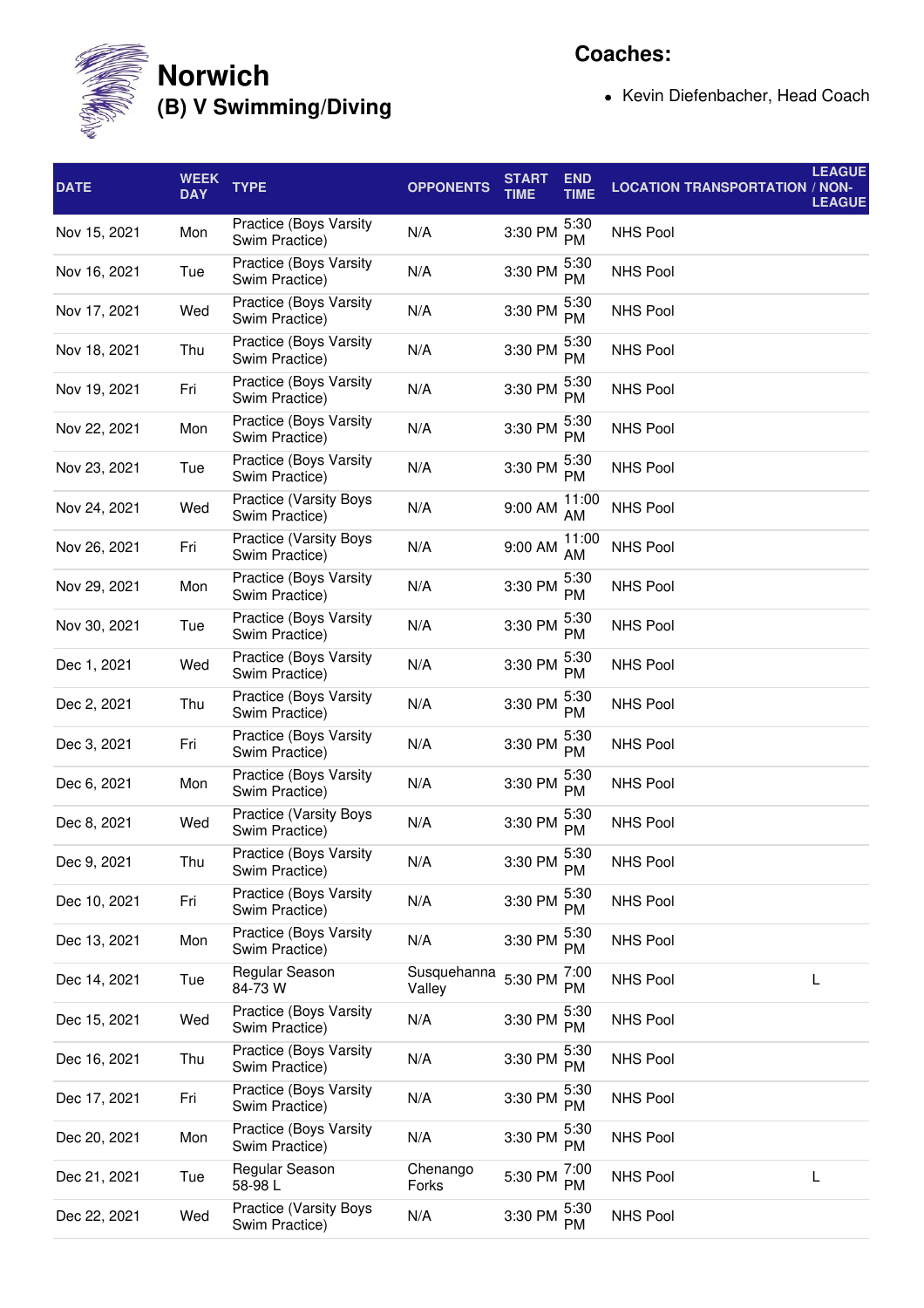| <b>DATE</b>  | <b>WEEK</b><br><b>DAY</b> | <b>TYPE</b>                                     | <b>OPPONENTS</b> | <b>START</b><br><b>TIME</b> | <b>END</b><br><b>TIME</b> | <b>LOCATION TRANSPORTATION / NON-</b> | <b>LEAGUE</b><br><b>LEAGUE</b> |
|--------------|---------------------------|-------------------------------------------------|------------------|-----------------------------|---------------------------|---------------------------------------|--------------------------------|
| Dec 23, 2021 | Thu                       | <b>Practice (Varsity Boys</b><br>Swim Practice) | N/A              | 9:00 AM                     | 11:00<br>AM               | <b>NHS Pool</b>                       |                                |
| Dec 24, 2021 | Fri                       | <b>Practice (Varsity Boys</b><br>Swim Practice) | N/A              | 9:00 AM                     | 11:00<br>AM               | <b>NHS Pool</b>                       |                                |
| Dec 27, 2021 | Mon                       | Practice (Varsity Boys<br>Swim Practice)        | N/A              | 9:00 AM                     | 11:00<br>AM               | <b>NHS Pool</b>                       |                                |
| Dec 28, 2021 | Tue                       | <b>Practice (Varsity Boys</b><br>Swim Practice) | N/A              | 9:00 AM                     | 11:00<br>AM               | <b>NHS Pool</b>                       |                                |
| Dec 29, 2021 | Wed                       | <b>Practice (Varsity Boys</b><br>Swim Practice) | N/A              | 9:00 AM                     | 11:00<br>AM.              | <b>NHS Pool</b>                       |                                |
| Dec 30, 2021 | Thu                       | <b>Practice (Varsity Boys</b><br>Swim Practice) | N/A              | 9:00 AM                     | 11:00<br>AM               | <b>NHS Pool</b>                       |                                |
| Dec 31, 2021 | Fri                       | <b>Practice (Varsity Boys</b><br>Swim Practice) | N/A              | 9:00 AM                     | 11:00<br>AM               | <b>NHS Pool</b>                       |                                |
| Jan 3, 2022  | Mon                       | Practice (Boys Varsity<br>Swim Practice)        | N/A              | 3:30 PM                     | 5:30<br>PM                | <b>NHS Pool</b>                       |                                |
| Jan 5, 2022  | Wed                       | Practice (Boys Varsity<br>Swim Practice)        | N/A              | 3:30 PM                     | 5:30<br><b>PM</b>         | <b>NHS Pool</b>                       |                                |
| Jan 6, 2022  | Thu                       | Practice (Boys Varsity<br>Swim Practice)        | N/A              | 3:30 PM                     | 5:30<br><b>PM</b>         | <b>NHS Pool</b>                       |                                |
| Jan 7, 2022  | Fri                       | Practice (Boys Varsity<br>Swim Practice)        | N/A              | 3:30 PM                     | 5:30<br><b>PM</b>         | <b>NHS Pool</b>                       |                                |
| Jan 10, 2022 | Mon                       | Practice (Boys Varsity<br>Swim Practice)        | N/A              | 3:30 PM                     | 5:30<br><b>PM</b>         | <b>NHS Pool</b>                       |                                |
| Jan 12, 2022 | Wed                       | Practice (Boys Varsity<br>Swim Practice)        | N/A              | 3:30 PM                     | 5:30<br><b>PM</b>         | <b>NHS Pool</b>                       |                                |
| Jan 13, 2022 | Thu                       | <b>Practice (Boys Varsity</b><br>Swim Practice) | N/A              | 3:30 PM                     | 5:30<br><b>PM</b>         | <b>NHS Pool</b>                       |                                |
| Jan 14, 2022 | Fri                       | <b>Practice (Varsity Boys</b><br>Swim Practice) | N/A              | 3:30 PM                     | 5:30<br><b>PM</b>         | <b>NHS Pool</b>                       |                                |
| Jan 17, 2022 | Mon                       | Practice (Varsity Boys<br>Swim Practice)        | N/A              | 9:00 AM                     | 11:00<br>AM               | <b>NHS Pool</b>                       |                                |
| Jan 19, 2022 | Wed                       | Practice (Boys Varsity<br>Swim Practice)        | N/A              | 3:30 PM $^{5:30}_{DAA}$     | PM                        | NHS Pool                              |                                |
| Jan 20, 2022 | Thu                       | Practice (Boys Varsity<br>Swim Practice)        | N/A              | 3:30 PM                     | 5:30<br>PM.               | <b>NHS Pool</b>                       |                                |
| Jan 21, 2022 | Fri                       | Practice (Boys Varsity<br>Swim Practice)        | N/A              | 3:30 PM                     | 5:30<br>PM                | <b>NHS Pool</b>                       |                                |
| Jan 24, 2022 | Mon                       | Practice (Boys Varsity<br>Swim Practice)        | N/A              | 3:30 PM                     | 5:30<br>PM                | NHS Pool                              |                                |
| Jan 25, 2022 | Tue                       | Regular Season<br>58-80L                        | Windsor          | 5:30 PM                     | 7:00<br><b>PM</b>         | <b>NHS Pool</b>                       | L                              |
| Jan 26, 2022 | Wed                       | Practice (Boys Varsity<br>Swim Practice)        | N/A              | 3:30 PM                     | 5:30<br>PM                | <b>NHS Pool</b>                       |                                |
| Jan 27, 2022 | Thu                       | Practice (Boys Varsity<br>Swim Practice)        | N/A              | 3:30 PM                     | 5:30<br><b>PM</b>         | <b>NHS Pool</b>                       |                                |
| Jan 28, 2022 | Fri                       | Practice (Boys Varsity<br>Swim Practice)        | N/A              | 3:30 PM                     | 5:30<br>PM.               | <b>NHS Pool</b>                       |                                |
| Jan 31, 2022 | Mon                       | Practice (Boys Varsity<br>Swim Practice)        | N/A              | 3:30 PM                     | 5:30<br>PM                | <b>NHS Pool</b>                       |                                |
| Feb 2, 2022  | Wed                       | Practice (Varsity Boys<br>Swim Practice)        | N/A              | 3:30 PM                     | 5:30<br><b>PM</b>         | <b>NHS Pool</b>                       |                                |
| Feb 7, 2022  | Mon                       | <b>Practice (Varsity Boys</b><br>Swim Practice) | N/A              | 3:30 PM                     | 5:30<br>PM                | NHS Pool                              |                                |
| Feb 8, 2022  | Tue                       | <b>Practice (Varsity Boys</b><br>Swim Practice) | N/A              | 3:30 PM                     | 5:30<br><b>PM</b>         | <b>NHS Pool</b>                       |                                |
| Feb 9, 2022  | Wed                       | <b>Practice (Varsity Boys</b><br>Swim Practice) | N/A              | 3:30 PM                     | 5:30<br>PM                | NHS Pool                              |                                |